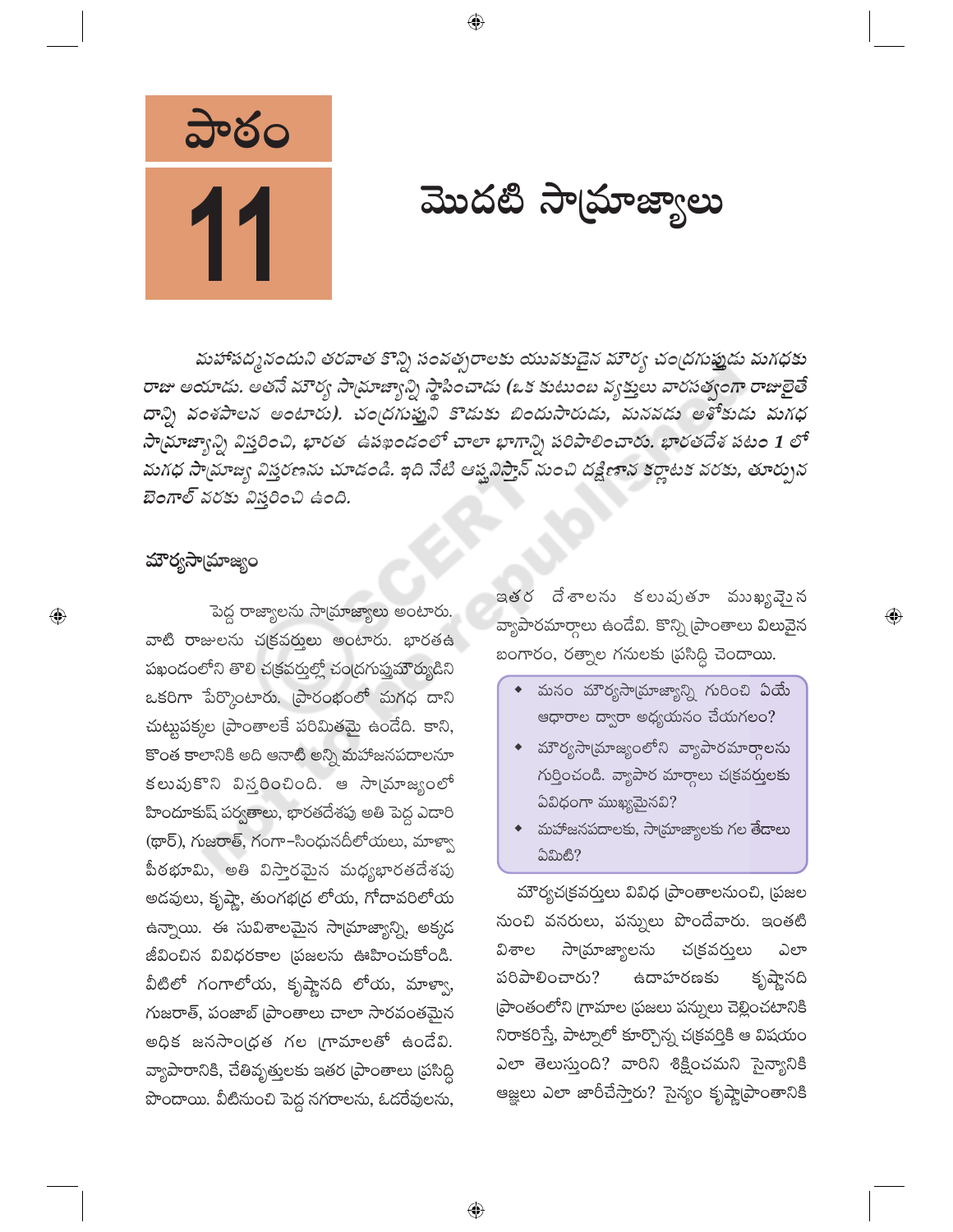

 $\bigoplus$ 

 $\bigoplus$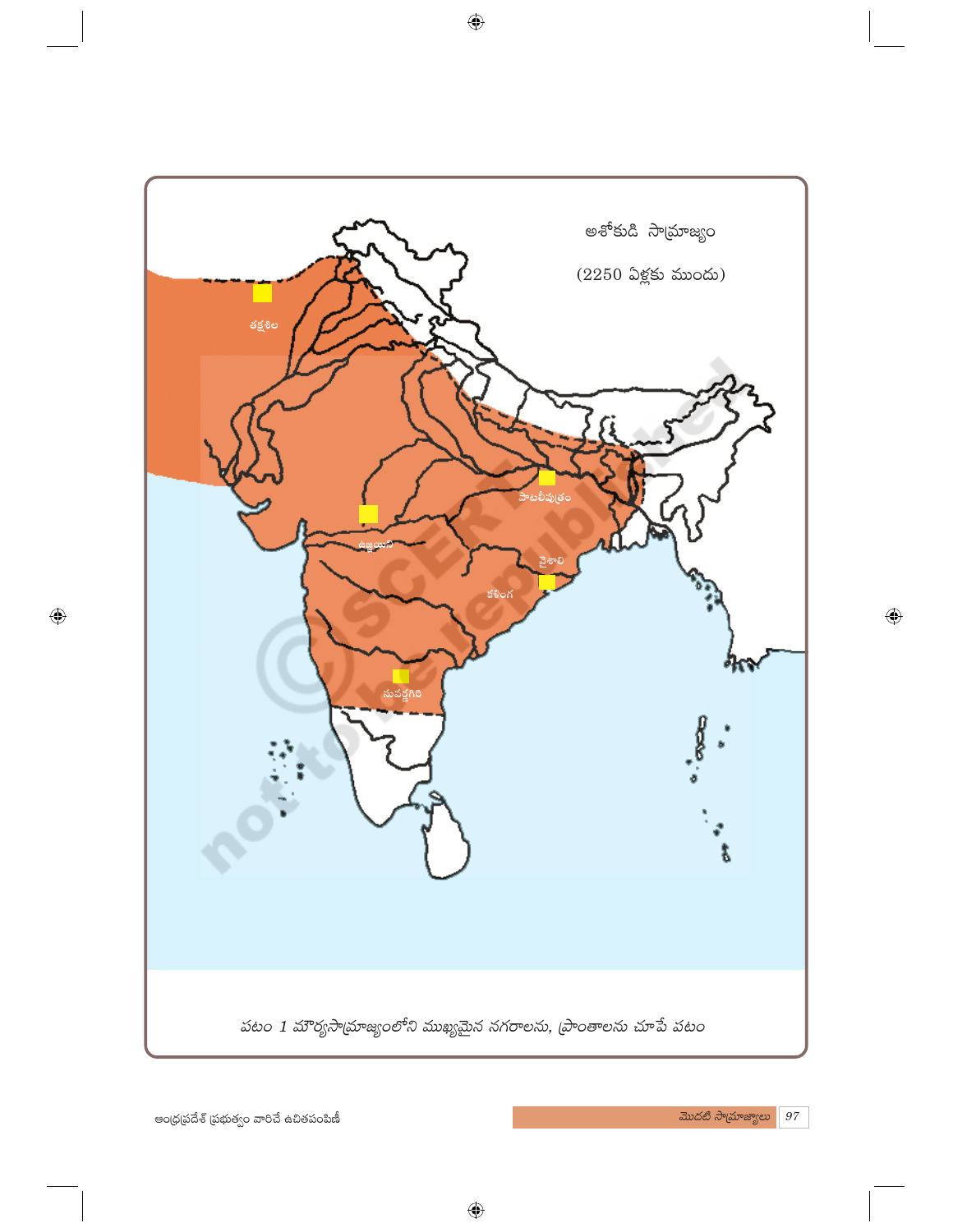వెళ్లి ఆ గ్రామాలను ఎలా గుర్తిస్తారు? పన్ను కట్టనివాళ్లని ఎలా శిక్షిస్తారు? దీనికంతా ఎంత సమయం పదుతుంది?

⊕

సామ్రాజ్యంలో వివిధ [పాంతాలను వివిధ రకాలుగా మౌర్యులు పరిపాలించేవారు. పాటలీపుౖతం, దాని చుట్టూ ఉన్న [పాంతం అంతా చ(కవర్తి [పత్యక్ష నియంత్రణలో ఉండేది. (పజల దగ్గర నుంచి పన్నులు వసూలు చేయటానికి, రాజాజ్ఞలను పాటించనివారిని శిక్టించటానికి అధికారులను నియమించేవారు. రాజ్యంలో జరిగే విషయాలను, అధికారులు ఎలా పనిచేస్తున్నారు అనే సమాచారాన్ని వేగులు రాజుకు అందించేవారు. చక్రవర్తి సందేశాలను అధికారులకు దూతలు చేరవేసేవారు. మంత్రులు, రాజకుటుంబ సభ్యుల సహకారంతో అధికారుల పనితీరును చక్రవర్తి పర్యవేక్షించేవాడు.

- $\bullet$  చ(కవర్తి తన (పత్యక్ష నియం(తణలో ఉన్న (పాంతాలను అదుపు చేయటానికి ఎటువంటి విధానాలను ఉపయోగించేవాడు?
- సాయ్రాజ్యంలో చ(కవర్తికి వేగుల అవసరం ఏమిటి?

ఇతర (పాంతాలను, (పదేశాలను, తక్షశిల, ఉజ్జయిని, సువర్ణగిరి వంటి <mark>(</mark>పాదేశిక రాజధానుల

#### ఎలా తెలుసుకుంటాం?

 $\bigoplus$ 

ఈ సామ్రాజ్యాన్ని గురించి తెలుసుకోవాలంటే అప్పటి కాలాన్ని గురించి రాసిన చాలా పుస్తకాలు మనకు ఉపయోగపడతాయి. చంద్రగుప్తుడి మంత్రి అయిన కౌటిల్యుడు రాసిన 'అర్థశాగ్రం' అన్న పుస్తకం చాలా ముఖ్యమైనది. చంద్రగుప్తుని ఆస్థానంలో గల గ్రీకు రాయబారి మెగస్తనీస్ రాసిన 'ఇండికా' మరొక ముఖ్యమైన పుస్తకం. అంతేగాక అశోకుని కాలంలో వివిధ (పాంతాలలో వేయించిన శాసనాల ద్వారా మనకు ఆనాటి సంగతులు తెలుస్తాయి.

నుంచి పరిపాలించేవారు. వీటిని పరిపాలించడానికి రాజకుమారులను పంపేవారు. వారిని పాలకులు (గవర్నర్లు) అని పిలిచేవారు. ఆ (పదేశాలకు సంబంధించిన విషయాల్లో అన్ని రకాల నిర్ణయాలు తీసుకునే అధికారం వారికి ఉండేది. అంతేకాకుండా వారికి సొంత సైన్యం, అధికారులు ఉండేవారు. వారికి కూడా చ(కవర్తి తన సూచనలను దూతల ద్వారా పంపేవాడు. ఆ (పదేశంలో ఆచారాలు, నియమాలు తెలిసిన ముఖ్యమైన కుటుంబాలనుంచి కూడా పాలకులు సహాయం పొందేవారు.

ఈ (పాదేశిక పట్టణ (పదేశాల మధ్యన ఎక్కువ గ్రామాలుగానీ, పట్టణాలుగానీ లేని విశాలమైన అడవులు ఉండేవి. వ్యాపారస్థులు, సైన్యం, దూతలు  $\check{\omega}$ యాణంచేసే ముఖ్యమైన రహదారులు ఈ (పాంతాలలో ఉండేవి. వీటిని నిర్వహించడానికి <mark>మౌర్యులు (</mark>పత్యేకమయిన ఏర్పాట్లు చేశారు. వీరు ఈ రహదారులగుండా బంగారు గనులు గల సువర్ణగిరి, విదేశీ వస్తువులు దొరికే తక్షశిల (పాంతాలకు చేరుకునేవారు. ఈ అటవీ (ప్రాంతాలనుంచి బంగారం, విలువైన రాళ్లు, అడవి జంతువుల చర్మాల రూపంలో పన్నులు, బహుమానాలు పొందేవారు. బహుశా ఈ ప్రాంతంలోని ఆటవిక తెగల జీవితాలతో అంతగా జోక్యం చేసుకునేవారు కాదేమో!

 $\textcircled{\scriptsize\textsf{P}}$ 

### అర్దశాస్త్రం

చంద్రగుప్తుని మంత్రి అయిన చాణక్యుడు (కౌటిల్యుడు) 'అర్థశాస్త్రం' అనే పుస్తకంలో రాజు రాజ్యాలను ఎలా జయించాలో, వాటిని ఎలా పరిపాలించాలో తెలియజేశాడు. అంతేగాక రాజ్యాన్ని కుట్రలు, కుతం[తాల నుంచి ఎలా కాపాదుకోవాలో, వివిధ వృత్తుల వారి నుంచి పన్నులు ఎలా వసూలు చేయాలో, భారత - ස పఖండంలో లభించే వివిధ వనరులు ఏమిటో వివరించాడు.

98 సాంఘికశాస్త్రం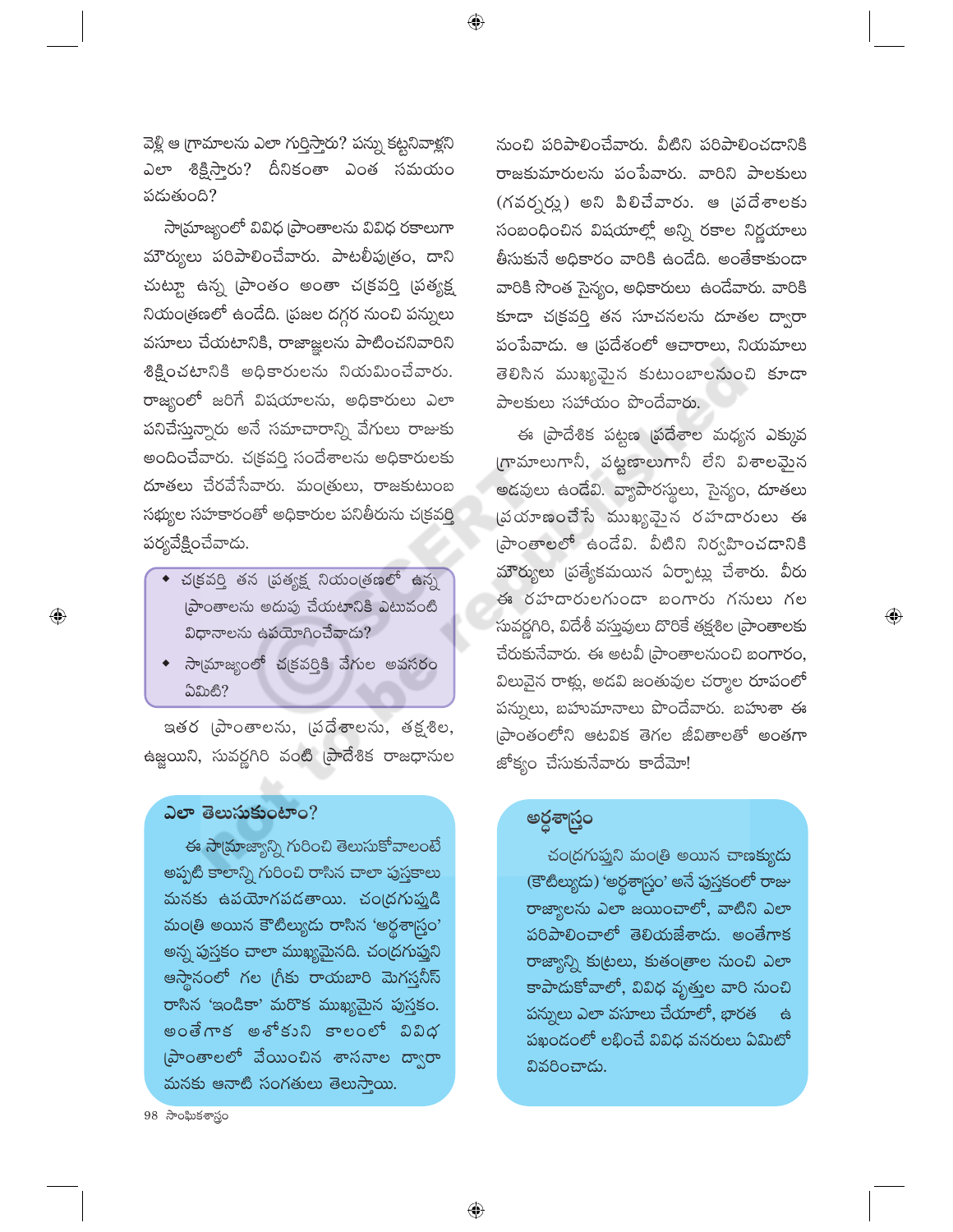$\bigoplus$ 

- మౌర్యచ(కవర్మలు వివిధ [ప్రాంతాలనుంచి వివిధ వనరులను సేకరించాల్సిన అవసరం ఏమిటి?
- ◆ ైరతులు, చేతివృత్తులవారు, వ్యాపారస్తులు, అటవీ నివాసులు, పశువుల కాపరులు తాము చెల్లించిన పన్నులకు బదులుగా ఏమి పొంది ఉంటారని మీరు భావిస్తున్నారు?
- తక్షశిల, సువర్ణగిరి వంటి నగరాలు మౌర్యులకు ఏవిధంగా ముఖ్యమైనవి?
- $\bullet$  మౌర్యులు చ(కవర్తి పర్యవేక్షణలో ఉన్న పాటలీపుత్రం చుట్యూ ఉన్న [ప్రాంతాలను, (పాదేశిక (పాంతాలను, అటవీ (పాంతాలను వేరువేరుగా పరిపాలించటానికి కారణాలు ఏమిటి? ఈ మూడు [పాంతాలకూ ఒకే విధంగా చట్తాలు, నియమాలు తయారుచేసి ఉంటారని మీరు భావిస్తున్నారా?

### అశోకుడు – విశిష్ట పాలకుడు

 $\bigoplus$ 

మౌర్యులలో (పసిద్ధిచెందిన పాలకుడు అశోకుడు. శాసనాలద్వారా వర్తమానాన్ని (పజలకు చేరవేసిన మొట్టమొదటి రాజు అతను. అశోకుని శాసనాలు చాలావరకు (పాకృత భాషలో, (బాహ్మీలిపిలో ఉన్నాయి.

అశోకుడు – కళింగ యుద్ధం



11.1 అశోకచ(కవర్తి ఆంధ్ర(పదేశ్ (పభుత్వం వారిచే ఉచితపంపిణీ

కళింగ అనేది తీర రాష్ట్రమైన నేటి ఒడిశా పాతపేరు  $($ పటం 1 చూదండి). కళింగను జయించటానికి అశోకుడు యుద్ధం చేశాడు. యుద్ధంలో జరిగిన హింస, రక్తపాతం చూసి అతడు దు:ఖించాడు. దాంతో ఇక ముందు యుద్ధం చేయనని (పకటించాడు. (పపంచ చరి[తలో యుద్దంలో విజయాన్ని పొంది, యుద్ధాలకు స్వస్తి పలికిన ఒకే ఒక రాజు అశోకుడు.

#### కళింగ యుద్దాన్ని తెలిపే అశోకుని శాసనం

ఈ శాసనంలో అశోకుడు ఇలా (పకటించాడు: చక్రవర్తి అయిన 8 సంవత్సరాలకు నేను కళింగను జయించాను. ఈ యుద్ధంలో లక్షా ఏభైవేలమంది బందీలయ్యారు. లక్షకు పైగా సైనికులు చనిపోయారు.

ఇది నాలో దు:ఖాన్ని నింపింది. ఎందుకని?  $\overline{\text{a}}$ క స్వతం $\overline{\text{e}}$  (పాంతం జయించబడినపుడు లక్షాలాదిమంది చనిపోతారు. చాలా మంది యుుద్ధ ఖైదీలుగా బంధింవబడతారు. (బాహ్మణులు, సన్యాసులు మృత్యువాత పడతారు. బంధువులు, స్నేహితులు, బానిసలు, సేవకులతో దయగా ఉండేవారు కూడా చనిపోతారు. లేదా వారికి [పియమైన వాళ్లను నష్టపోతారు.

 $\textcircled{\scriptsize\textsf{P}}$ 

అందుకే నేను దుఃఖినున్నాను. ఈ నాటి నుంచి ధర్మాన్ని పాటించాలని నిర్ణయించుకున్నాను. దాని గురించి (పచారం చేస్తాను. బలంద్వారా గెలవడం కంటే ధమ్మ  $(\phi \, \delta_{\tilde{\phi}})$  ద్వారా గెలవడం మేలని నేను నమ్ముతున్నాను.

భవిష్యత్తలో నా కొదుకులు, మనమకు నా తర్వాత యుద్ధాన్ని గురించి ఆలోచించకుండా ఉండేందుకు, దానికి బదులు ధమ్మ (పచారం ఎలా చెయ్యాలని ఆలోచించడం కోసం ఈ సందేశాన్ని రాతిమీద చెక్కిస్తున్నాను. వాళ్లు కూడా యుద్దానికి బదులు ధమ్మ (పచారం చెయ్యాలి (ధమ్మ అనే (పాకృత పదానికి సంస్కృతంలో సమాన పదం – ధర్మం).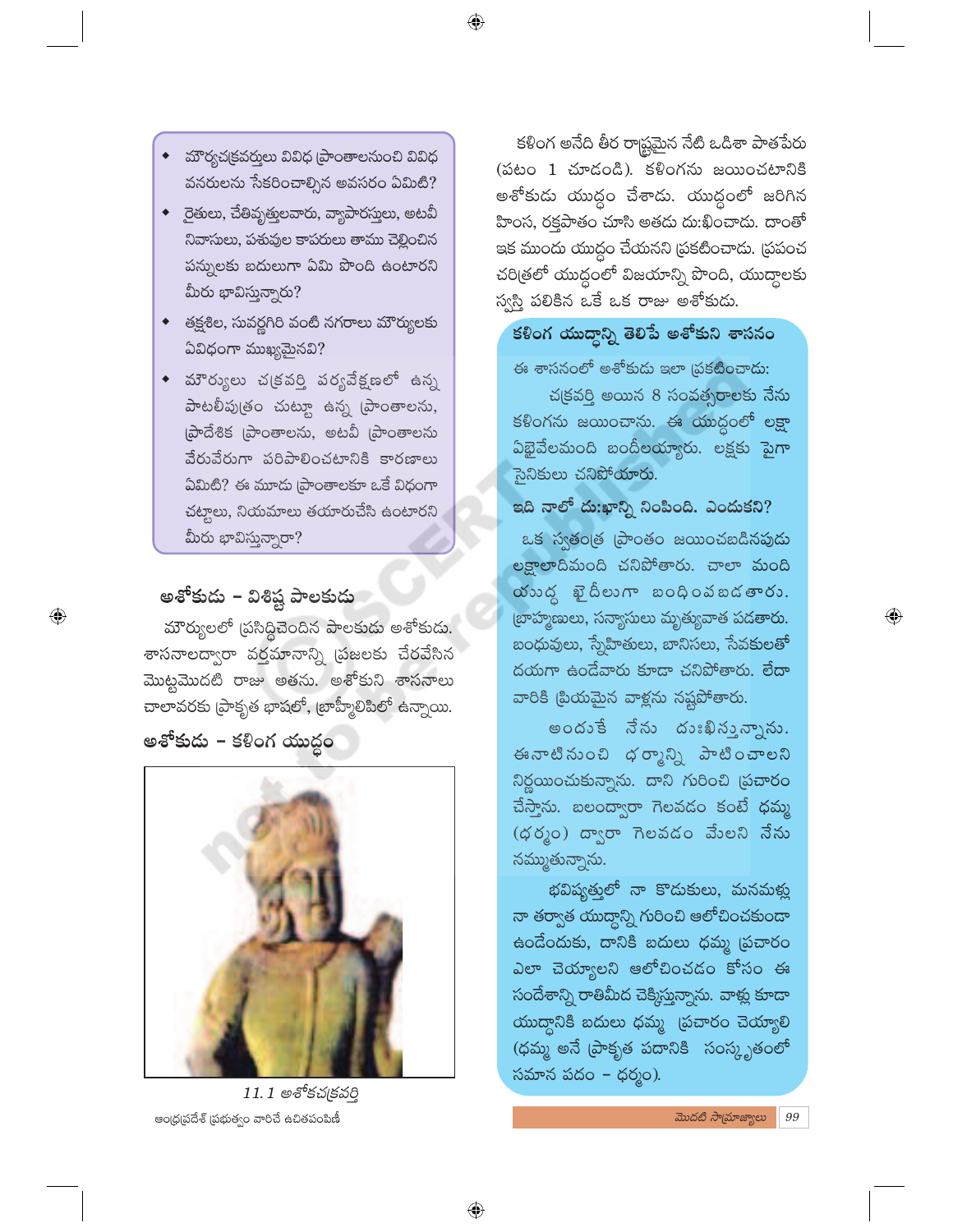- యుద్ధం పట్ల అశోకుని దృక్పథాన్ని కళింగ  $\overline{\text{G}}$ యుద్ధం ఎలా (పభావితం చేసింది?
- $\bullet$  కళింగయుద్దంపట్ల తన భావాలను అతడు రాతిమీద ఎందుకు చెక్కించాడు?
- అన్ని యుద్దాలూ ఆపేసిన తర్వాత అశోకుని (పభావం ఉప ఖండంలోని (పజలపై ఎలా <del>ఉ</del>ంటుంది?

## అశోక ధర్మం అంటే ఏమిటి?

అశోకుని ధర్మంలో దేవతలకు పూజలు, బలులు ఇవ్వడం అనేవి లేవు. తండ్రి తన పిల్లలకు నేర్పినట్లే, అతడు తన (పజలకు బోధించాలనుకున్నాడు. అశోకుడు బుద్దని బోధనల ద్వారా (పభావితుడయ్యాడు. అనేక సమస్యలు అతన్ని వేధించాయి. సాయ్రాజ్యంలోని (పజలు అనేక మతాలను పాటించేవారు. కొన్ని సందర్భాలలో వారిమధ్య గొడవలు కూడా జరిగేవి. కొందరు జంతువులను బలి ఇచ్చేవారు. బానిసలను, సేవకులను వేధించేవారు. దీనికి తోడు కుటుంబాలలో ఇరుగుపొరుగువారితో కూడా గొడవలు జరుగుతూ ఉండేవి. ఈ సమస్యలను పరిష్కరించటం తన విధి అనుకున్నాడు అశోకుడు. దీనికోసం అతడు 'ధర్మమహామాఁతులు' అధికారులను ಅನೆ రాజ్యంలోని నియమించాడు. వారు వివిధ ప్రాంతాలకు వెళ్లి ప్రజలకు ధర్మప్రచారం చేసేవారు. ఇంతేగాక, అశోకుడు తన సందేశాలను శాసనాల రూపంలో రాళ్లపైన, స్తంభాలపైన చెక్కించాడు. చదువురానివారికి వాటిపైనున్న సందేశాలను చదివి వినిపించాలని అధికారులను ఆదేశించాడు.

అశోకుడు తన ధర్మాన్ని సుదూర <mark>ప్రదేశాలైన</mark> సిరియా, ఈజిప్టు, గ్రీస్, శ్రీలంకలకు వ్యాప్తి చేయటానిక<mark>ి</mark> రాయబారులను పంపించాడు.

అతడు రోడ్లను నిర్మించాడు. బావులను తవ్వించాదు. సత్రాలను కట్టించాదు. మనుషులకే కాక జంతువులకు కూడా వైద్యసదుపాయాలను ఏర్పాటు చేశాడు.

## (పజలకు అశోకుడు ఇచ్చిన సందేశం

 $\bigoplus$ 

"జబ్బుపడినప్పుడు, పెళ్లిళ్లు జరిపేటప్పుడు, పిల్లలు పుట్టినప్పుడు, (పయాణం మీద బయలుదేరేటప్పుడు ప్రజలు అనేక ఆచారాలను పాటిస్తారు. ఈ ఆచారాల వల్ల (పయోజనం లేదు. వాటికి బదులు (పజలు ఇతర పద్ధతులు పాటిస్తే ఉపయోగకరంగా ఉంటుంది. అవి ఏమిటి?

"అవి: బానినలు, సేవకులతో సౌమ్యంగా వ్యవహరించడం, పెద్దలను గౌరవించడం, అన్ని జీవుల పట్ల దయతో ఉండటం, (బాహ్మణులకు, సన్యాసులకు కానుకలు ఇవ్వడం.

"తమ మతాన్ని పొగడటం, ఇతరుల మతాన్ని విమర్శించడం రెండూ తప్పే. (పతి ఒక్కరూ ఇతరుల మతాన్ని గౌరవించాలి.

''తమ మతాన్ని పొగిడి, ఇతరుల మతాన్ని విమర్శించేవారు తమ మతానికి తీక్రవహాని చేస్తున్నారు. "అందుకే ఇతర మతాల ముఖ్యమైన అంశాలను తెలుసుకుని వాటిని గౌరవించడం నేర్చుకోవాలి."

 $\bigoplus$ 

- $\bullet$  ధర్మాన్ని (పచారం చేయటంద్వారా ఏయే సమస్యలను పరిష్కరించాలని అశోకుడు కోరుకున్నాడు.
- $\bullet$  ప్రజలు బానిసలను, సేవకులను తక్కువగా చూడడానికి కారణాలను చెప్పండి. చ(కవర్తి శాసనం ద్వారా వారి పరిస్థితి ఏమైనా మెరుగయిందా? మీ సమాధానానికి కారణాలు చెప్పండి.
- $\bullet$  సామాన్య (పజల మధ్య అశోకుడు ధర్మాన్ని (పచారం చేయడానికి ఏమి చేసాడు.
- ఆచారాల స్థానంలో అశోకుడు దేన్ని (పోత్సహించాడు?
- $\bullet$  సిరియా, ఈజిప్ట, శ్రీలంక దేశాలను పటంలో గుర్తించండి. పాట్నా నుంచి ఈ దేశాలకు మార్గాలను కనుక్కోండి.

 $100$  సాంఘికశాస్త్రం

 $\bigoplus$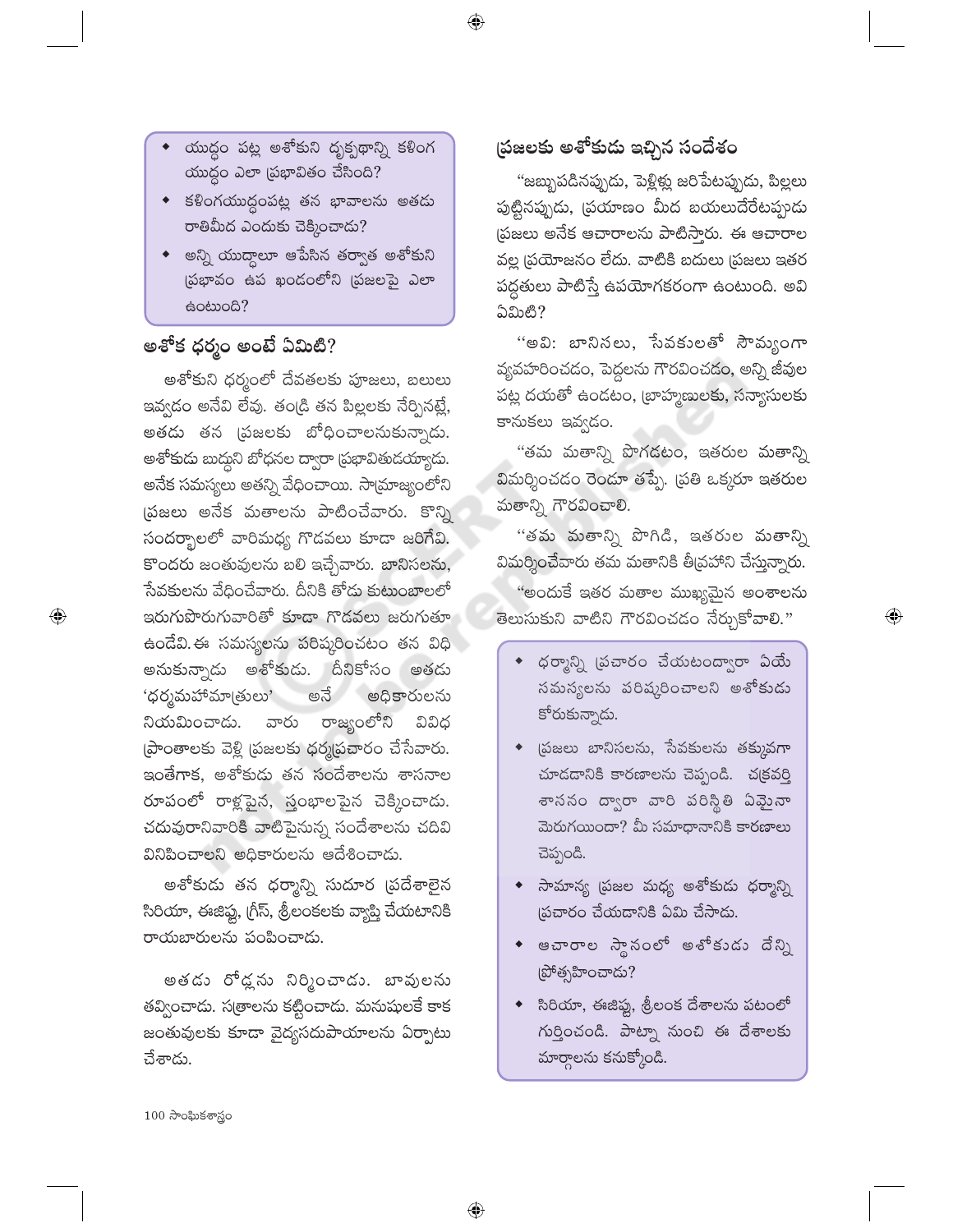$\bigoplus$ 

## దక్కసులోని రాజ్యాలు – సామాజ్యాలు

మౌర్యులు దక్కన్ జయించిననాటికి (గోదావరీ నది నుంచి కృష్ణ, తుంగభ[దా నదీలోయల వరకు) చాలా (పాంతాలలో (గామాలు, చిన్న పట్టణాలు ఉండేవి. వాటిలో ఆనాటికే ఇనుముతో తయారుచేసిన వస్తువులను, ఇతర వస్తువులను అమ్మేవారు. కొన్ని (పాంతాలలో బంగారు గనుల నుంచి బంగారం తీసి ఆభరణాలు తయారు చేసేవారు. మిగతా [పాంతాలు చాలా వరకు అడవులుగా ఉండేవి. వాటిలో వేట. <mark>ఆహారసేకరణదారులు, పశుపాలకులు చ</mark>ిన్న చిన్న ఆవాస (పాంతాల్లో నివసిస్తూ ఉండేవారు.

బహుశ పుట్టుక, వివాహం వంటివాటితో దగ్గర బంధుత్వం కలిగిన ప్రజల సమూహాలు, ఈ ప్రాంతాలలో ఉండేవి. ఇలా సంబంధాలున్న సమూహాలను తెగ అంటారు. ఈ బృందాలలో ముఖ్యమైనవారు బలమైన నాయకులుగా వాటికి నాయకత్వం వహించేవారు. (కమేపి వాళ్లు సంపదను కూడగట్టుకుని, బలవంతులై తెగ [పాంతాన్ని పాలించేవారు.

 $\bigoplus$ 

- $\bullet$  అనేక నగరాలకు బలమైన కోటలు ఉండేవి. నగరాలు ఎదుర్కొన్న విపరీత పరిస్థితులు ఏమిటి? కోటల అవసరం ఏమిటి?
- గంగా, సింధులోయ, కృష్ణా, తుంగభ(ద లోయల మధ్య ఉన్న ఏ పోలికలు అక్కడ గ్రామాల, నగరాల అభివృద్ధికి దారితీశాయి.

మౌర్యసా[మాజ్యం పతనం చెందిన తరవాత తెగల నాయకులు చిన్న రాజులుగా అవతరించారు. వారిలో ఆం(ధ శాతవాహనులు నర్మదానది నుంచి కృష్ణా, గోదావరి డెల్టా వరకు విస్తరించి ఉన్న విశాల సాయాజ్యాన్ని ఏర్పాటు చేసుకున్నారు. శాతవాహనులలో గౌతమీపుత్ర శాతకర్ణి, వశిష్ఠీపుత్ర పులోమావి, యజ్ఞశ్రీ శాతకర్ణి గొప్ప రాజులు. 2000 సంవత్సరాల క్రితం 200 సంవత్సరాల పాటు వారి పాలన సాగింది. కొంతమంది రాజులు కృష్ణానది

తీరానగల అమరావతి దగ్గర ఉన్న ధాన్యకటకాన్ని రాజధానిగా చేసుకుని పాలించేవారు. (గామపెద్దలను, చిన్నరాజులను వారి ఆధీనంలో తెచ్చుకున్నప్పటికీ, వారి .<br>పరిపాలనలో శాతవాహనులు జోక్యం చేసుకునేవారు కాదు.

చాలామంది గృహపతులు, వారి కుటుంబంలోని మహిళలు, వ్యాపారస్థులు అమరావతి, భట్టి(పోలు, వద్లమాను మొదలైన చోట్ల బౌద్ధ ఆరామాలు, స్తూపాలు నిర్మించటానికి సహకరించారు. ఈ కాలంలో దూర ప్రాంతాలైన బెంగాల్తోను, రోమ్తోను వ్యాపారం  $\omega$ ే ముఖ్యాన్ని సంతరించుకున్నది. రోమన్ నాణాలతోపాటు, రోమన్ శైలిలో చేసిన కుండలు ఇక్కడ దొరికాయి. వ్యాపారులు సముద్రాల మీదుగా సరుకు రవాణా చేసేవారు. కృష్ణానది మీద పడవల్లో అమరావతి వంటి సుదూర పట్టణాలకు సరుకు రవాణా జరిగేది.



 $11.2$  నాణెలపై చిట్రించిన గౌతమీపుత్ర శాతకర్ణి

 $\bigoplus$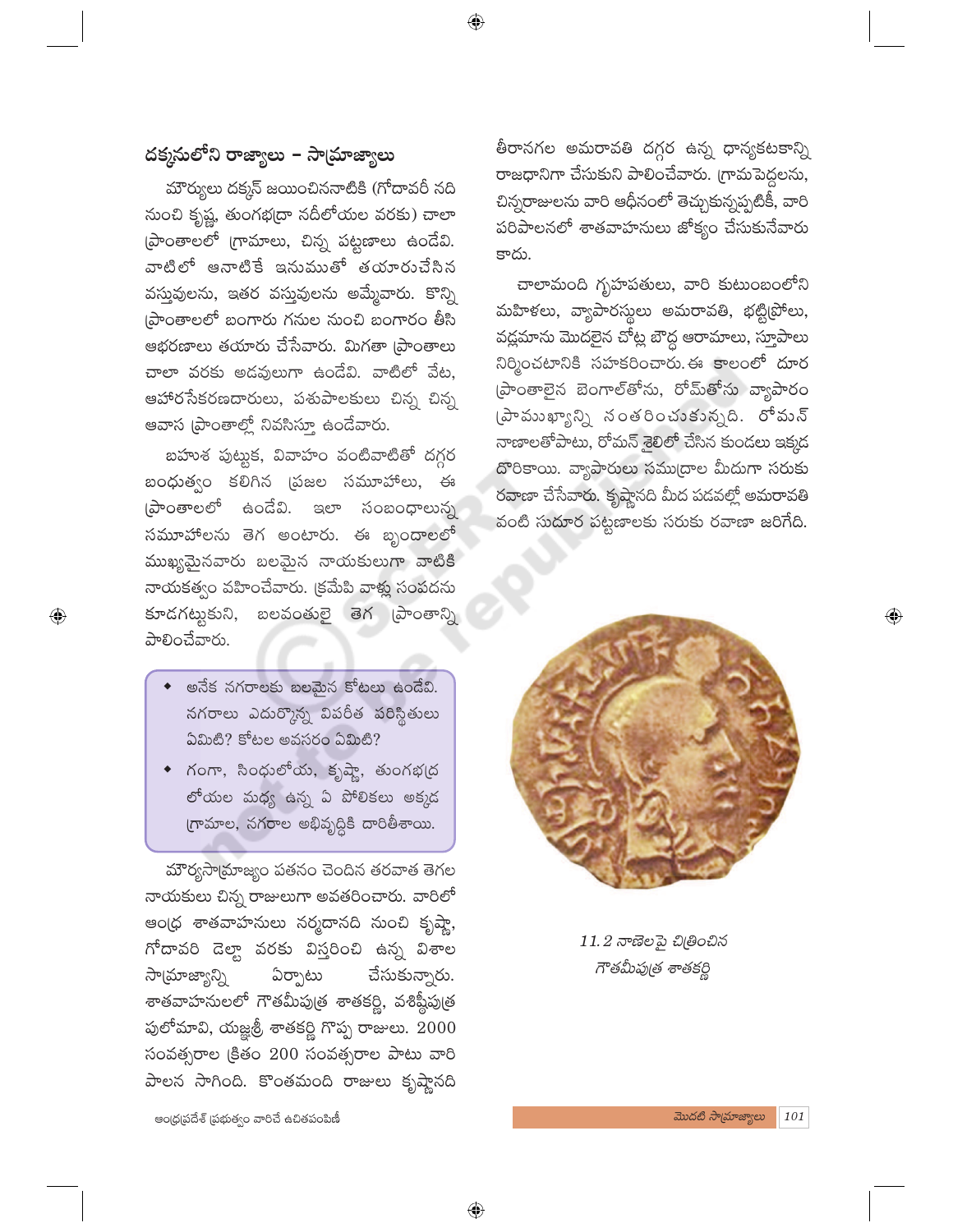కొంతమంది నాయకులు చిన్నరాజులుగా ఎలా  $\Delta$ ದಿಗಾರು?

 $\bigoplus$ 

కర్ణాటకలోని బళ్లారి జిల్లాలో లభించిన మ్యాకదోని **శిలాశాసనం.** 

◆ శాతవాహనుల కాలంనాటి శిలాశాసనంగా భావిస్తున్న దీన్ని చదవండి.

'''శాతవాహనుల రాజు శ్రీపులోమావి 8వ సంవత్సరం పాలనలో అతడి మహాసేనాపతి స్మందనాగ జనపదంలోని శాతవాహన జిల్లాలో, కుమారదత్త అధిపతిగా ఉన్న వేపుర గ్రామంలో కాంత తెగకి చెందిన సమ్హ అనే గహపతి ఈ చెరువును తవ్వించాడు."

- $1.$  వేపుర గ్రామంలో ఏ తెగ నివసించేది?
- 2. దాని అధిపతి ఎవరు?

 $\bigoplus$ 

- 3. వేపుర గ్రామం ఉన్న జనపదానికి ఎవరు నాయకత్వం వహిస్తున్నారు?
- 4. గహపతి సమ్మ చెరువు ఎందుకు తవ్వించి ఉంటాడు?



చిత్రం 11.3నాణెంపై చిత్రించిన వశిష్టీపు(త త్రీపులోమావి

 $102$  సాంఘికశాస్త్రం

శాతవాహనుల సాయమాజ్యం అంతమైన కొంతకాలం తరవాత ఇక్ష్వాకులు రాజరిక బిరుదులను పొంది రాజులయ్యారు. కృష్ణానదీతీరంలోని నాగార్జున కొండకు దగ్గరలోని విజయపురిని రాజధానిగా చేసుకుని వారు ఇక్ష్వాకు సామ్రాజ్యాన్ని నెలకొల్పారు. ఈ వంశంలోని ముఖ్యమైన రాజులు క్షాంతమూలుదు, వీరపురుషదత్తుడు. ఈ రాజులు ఇతర తెగలవారిని వివాహాలు చేసుకోడం ద్వారా వివిధ తెగల పెద్దలను, చిన్న రాజులను కలిపే (పయత్నం చేశారు. అదే సమయంలో అశ్వమేధం, రాజసూయం వంటి ఖర్చుతోకూడుకున్న యాగాలను చేసి, ట్రాహ్మణులకు విరివిగా దానధర్మాలు చేసి తమ ప్రత్యేకతను చాటుకునే (పయత్నం చేసేవారు. రామాయణంలోని రాముని వంశానికి చెందినవారమని చెప్పుకున్నారు. ఆసక్తికరవైన విషయం ఏమిటంటే ఇక్ష్యాకు కుటుంబాలలోని మహిళలు బౌద్దగురువులను ఆరాధిస్తూ బౌద్ధారామాలు, స్తూపాల నిర్మాణానికి (నాగార్జునకొండ) అధిక మొత్తంలో విరాళాలు ఇచ్చేవారు. వీరు నాగార్జునకొండలో అతి పెద్ద ఆరామం, స్తూపం నిర్మించారు.

| းလ | యజ్ఞాలు           |  |
|----|-------------------|--|
| ಲು | ధర్మ మహా మాత్రులు |  |
| ဴဝ | వేగులు            |  |
| ļО |                   |  |
|    |                   |  |

gens screen

సాయ్రాం ఆరామా ఉపఖంగ

అర్ధశాన్ర

ధమ్మ

 $\bigoplus$